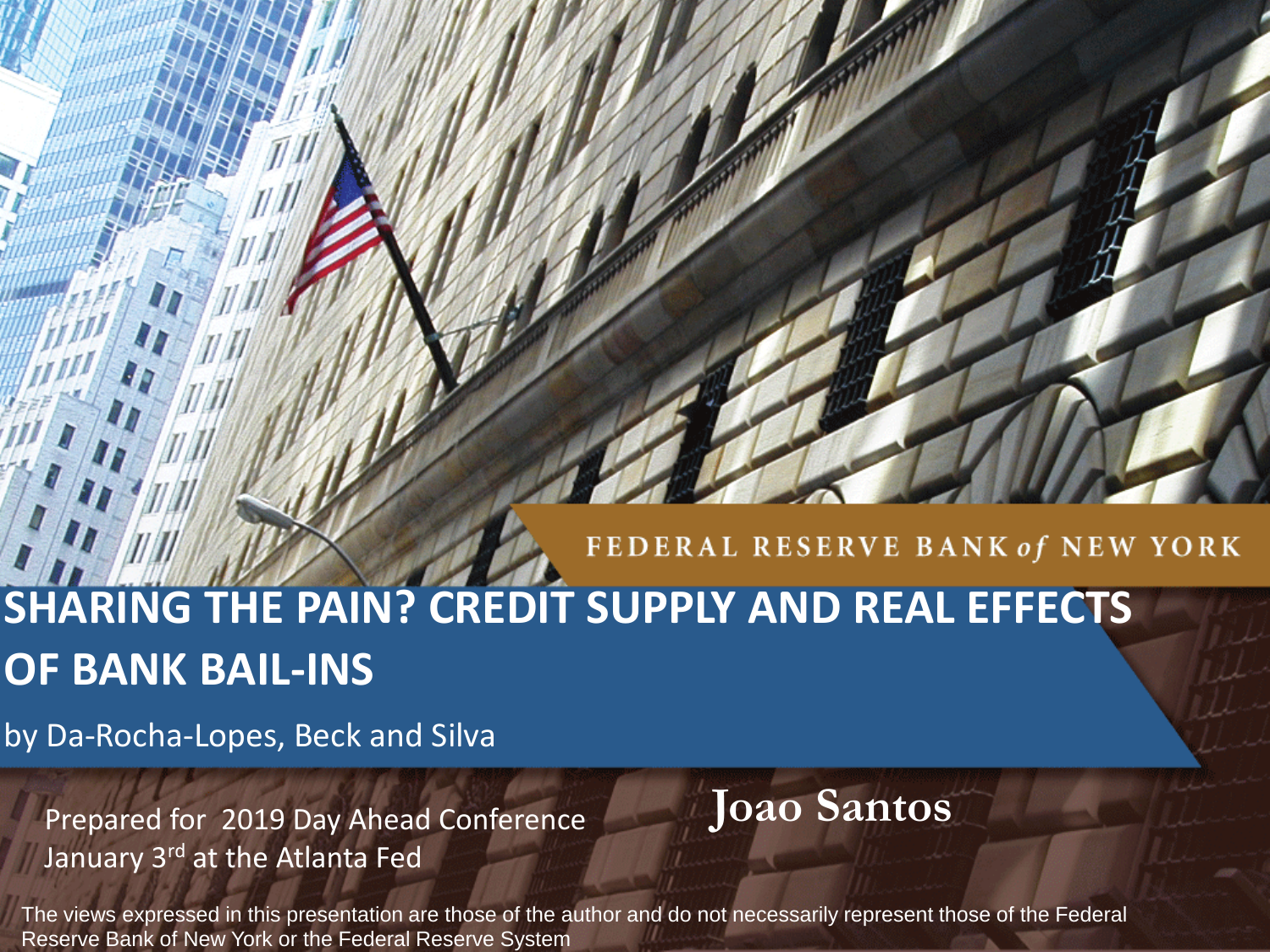#### Paper objective

- Paper aims to investigate the credit supply and real effects of a bail-in of a Portuguese bank.
- Uses data which combines firm-bank matched data on credit exposures and interest rates with balancesheet information for the firms and their lenders.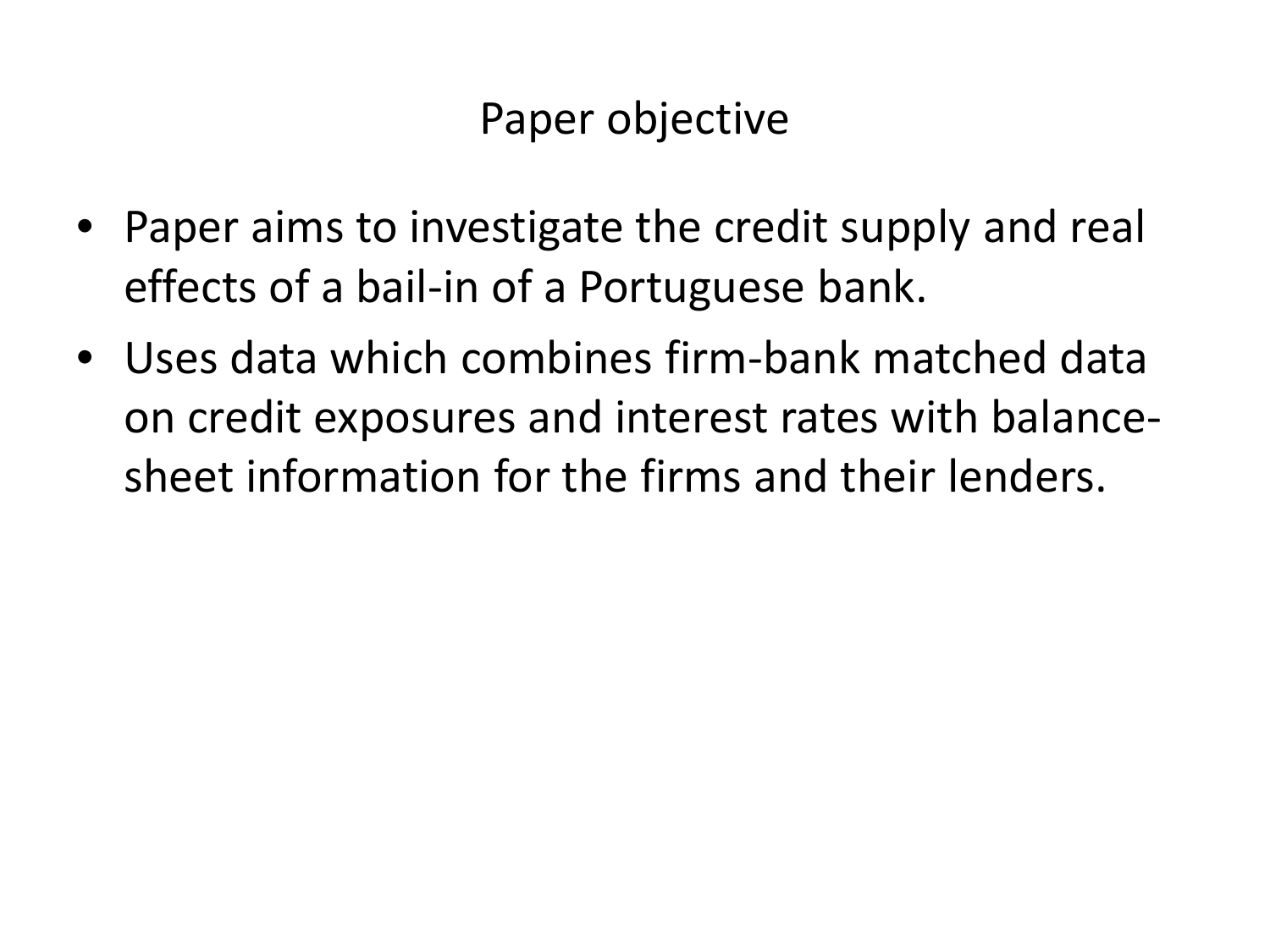## Methodology

• Within-firm analysis

 $\Delta log(Credit)_{bi} = \beta(BankExposure_b) + \delta'X_b + \alpha_i + \varepsilon_{bi}$  $(1)$ 

• Cross-section analysis

 $\Delta log(Y)_i = \beta(FirmExposure_i) + \tau'F_i + \delta'\bar{X}_i + \hat{\alpha}_i + \varepsilon_i$  $(2)$ 

• Identification based on borrowers with multiple lending relationships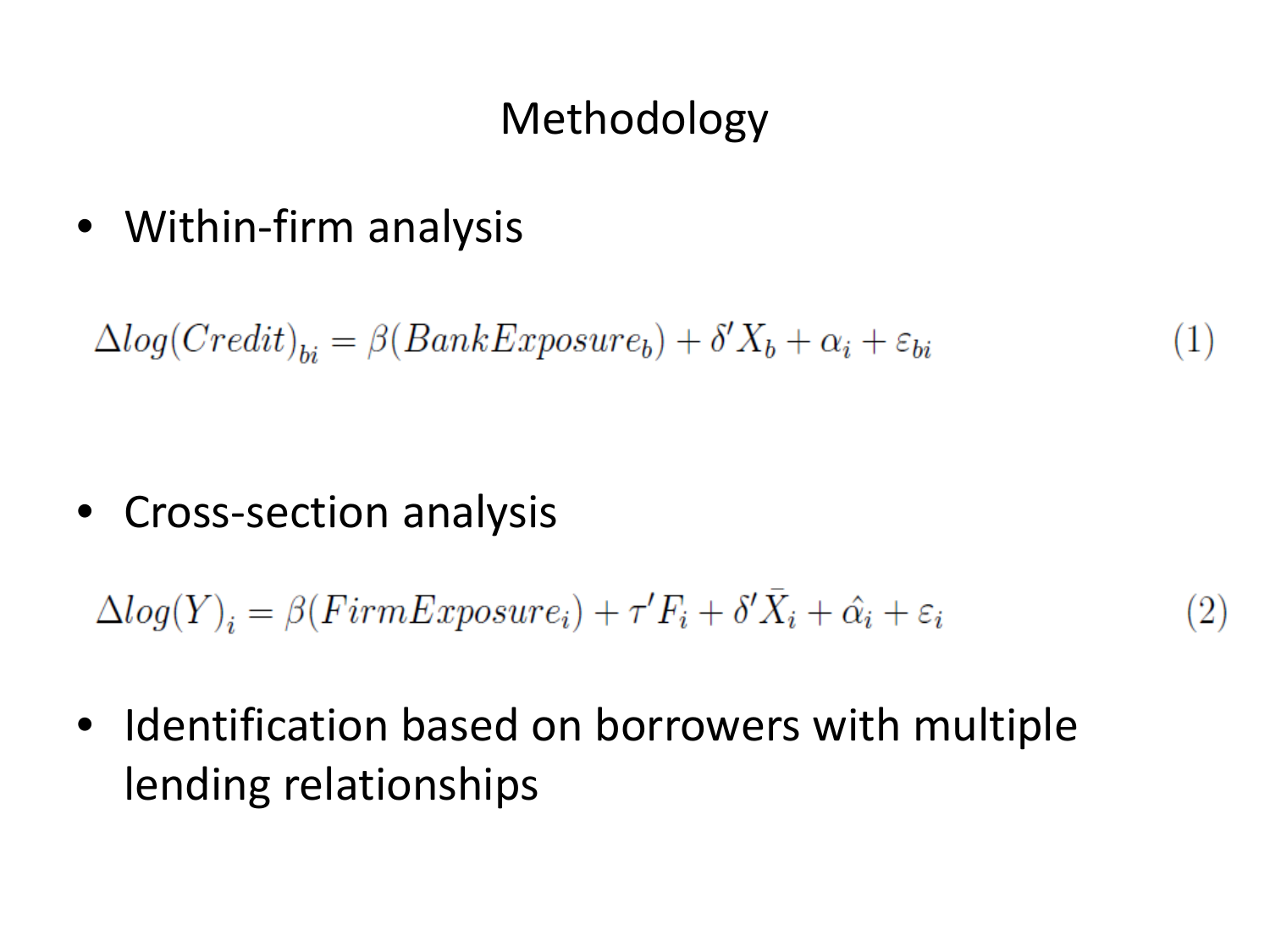#### Main results

- Supply of credit from banks more exposed to bail-in declines
	- Concentrated in firms that had the bailed-in bank as their main lender and less pronounced for SMEs.
- Firms more exposed to the bail-in did not suffer a reduction of credit when compared to less-exposed firms.
	- However, when isolating granted credit lines from total committed credit, they find that SMEs more exposed to the resolution were subject to a contraction in funds available through lines of credit
- There is a negative adjustment of investment and employment policies at SMEs borrowing from more exposed banks prior to the resolution.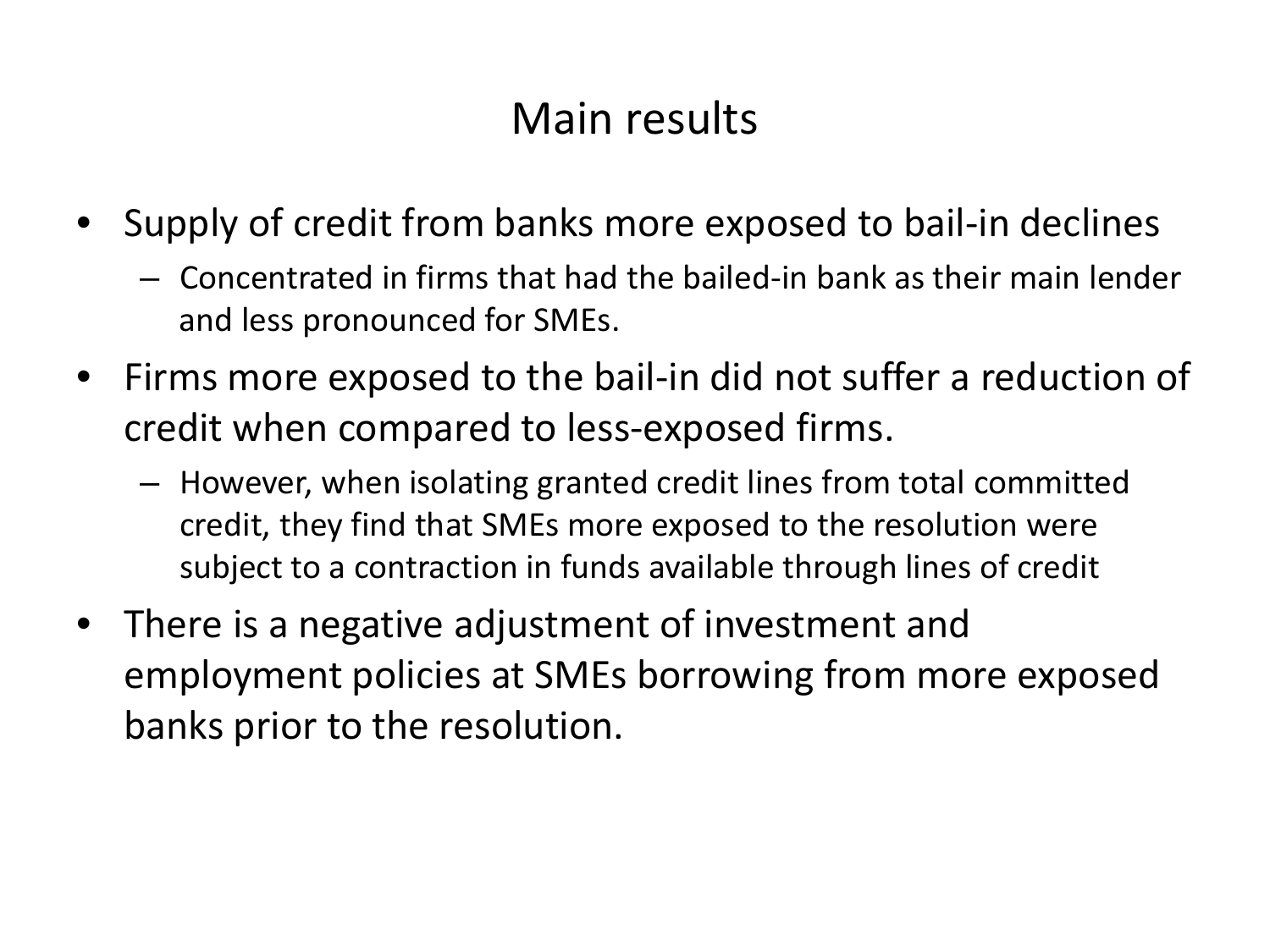Is the BES arrangement representative of a bail-in?

- Contrary to debt issued after the introduction of bail-in arrangements, decision in Portugal was unexpected by debtholders
- Debtholders have challenged BoP's decision and the processes are still running in courts
- The resolution involved a €4.6B capital injection from the Portuguese Bank Resolution Fund supported by a loan of €0.7B provided by 8 banks and a government loan of €3.9B
- Losses imposed on bondholders were only about  $\epsilon$ 2.0B
- Countries have put in place regulations prohibiting banks from cross ownership of bailable-in debt.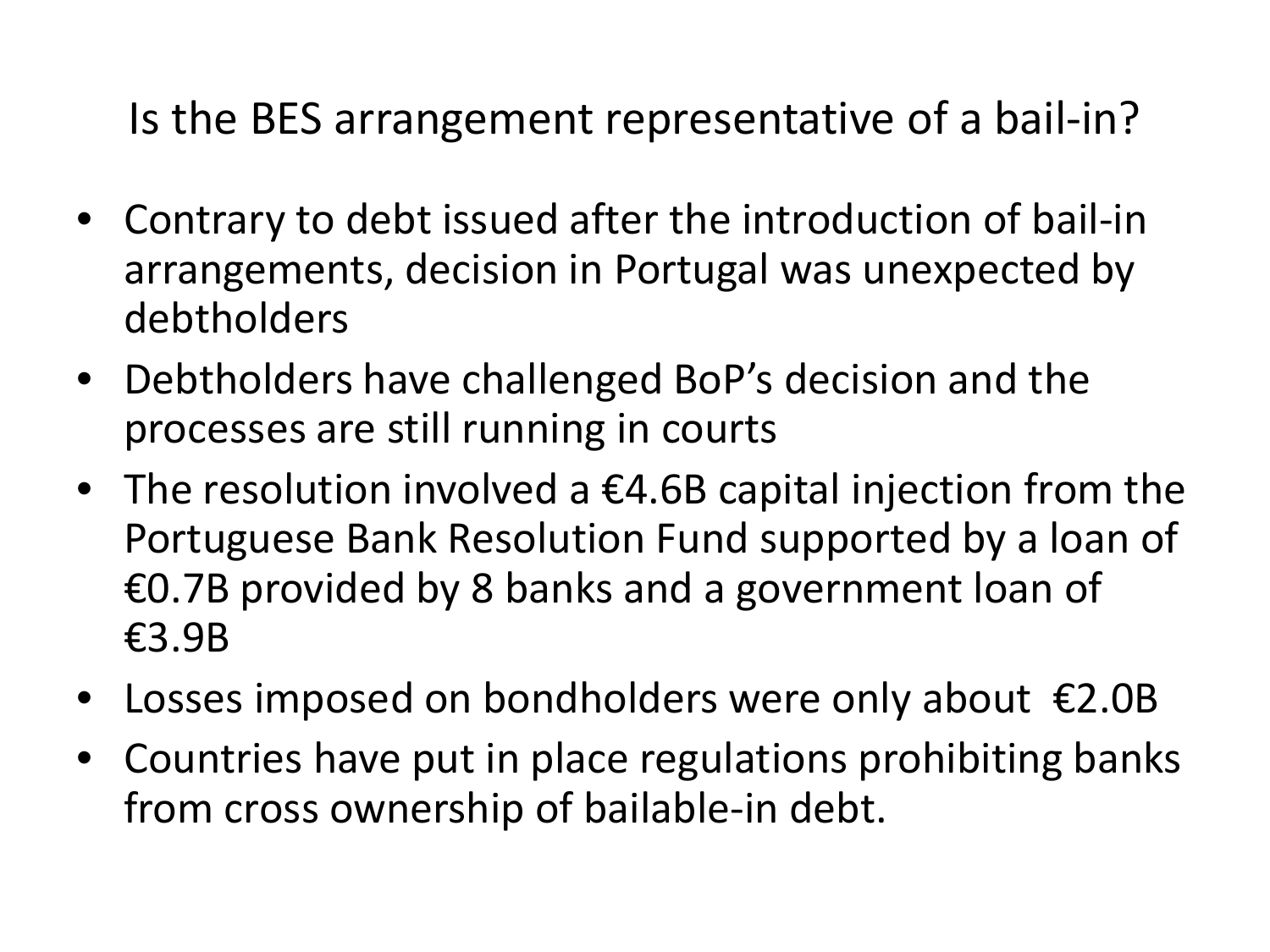Does the setting pose unique challenges?

- Most of the Portuguese banking system had been bailed out in the two years leading up to BES episode
- Portugal was experiencing a major economic recession and was under a strict support program provided by Troika
- BES was not a "typical" bank
	- Relationship with Portugal Telecom good example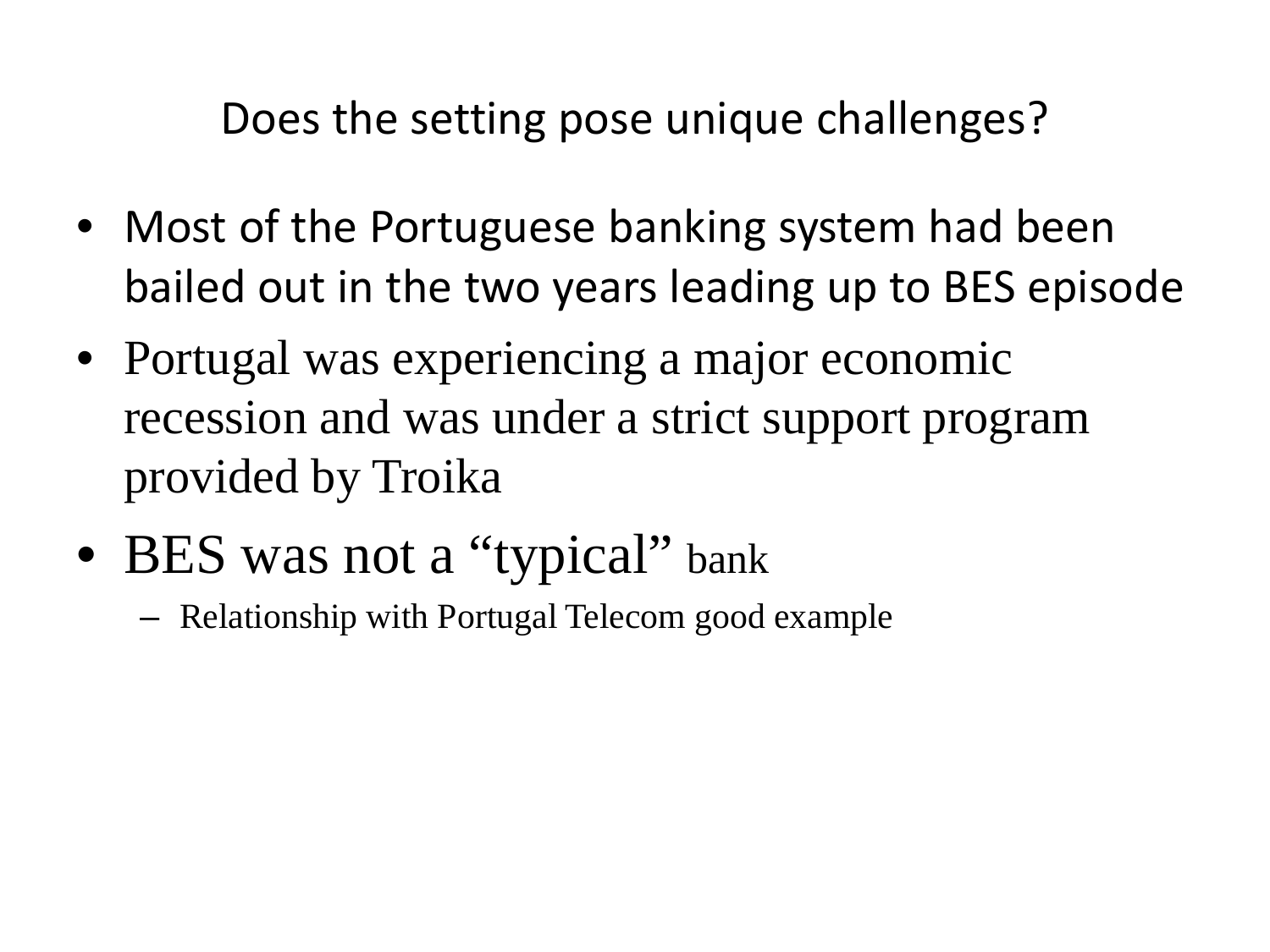## Do the identifying assumptions hold?

- Core analysis relies on borrowers with multiple relationships
	- How are relationships defined? Do they require an "exposed bank"?
- "First, our quasi-experimental research design requires that in the absence of treatment, banks more exposed to the shock would have displayed a similar trend in terms of credit supply to that of other less exposed banks."
	- But more exposed banks were bailed out before BES collapse
- "Second, the implicit assumption behind using firm fixed-effects to control for idiosyncratic demand shocks …. is that individual firms take their multiple banks as providers of a perfectly substitutable good."
	- But some banks offer term loans while others offer credit lines together with term loans; some banks have an equity investment in the borrower while others don't; some banks combine lending with cash management others don't; some use their oversees branches to help borrowers……..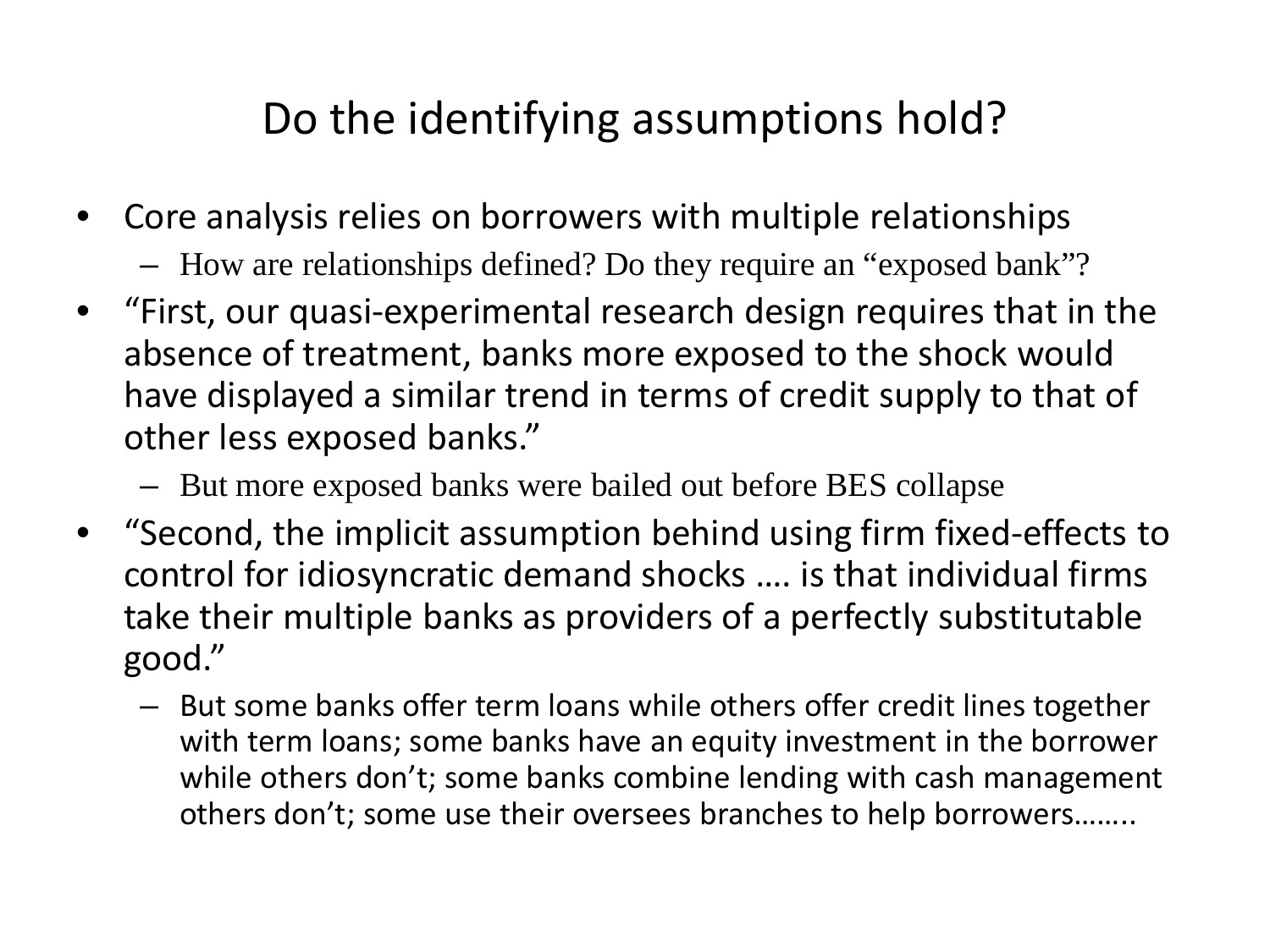#### An alternative explanation

- Banks' contributions likely positively correlated with bank size
- Half of the eight banks, including three of the largest banks in the country, that contributed to the resolution were bailed out in the two years leading up to BES resolution
- Bail-outs came with conditions and supervisory scrutiny which could have led to an adjustment in lending policies in the following years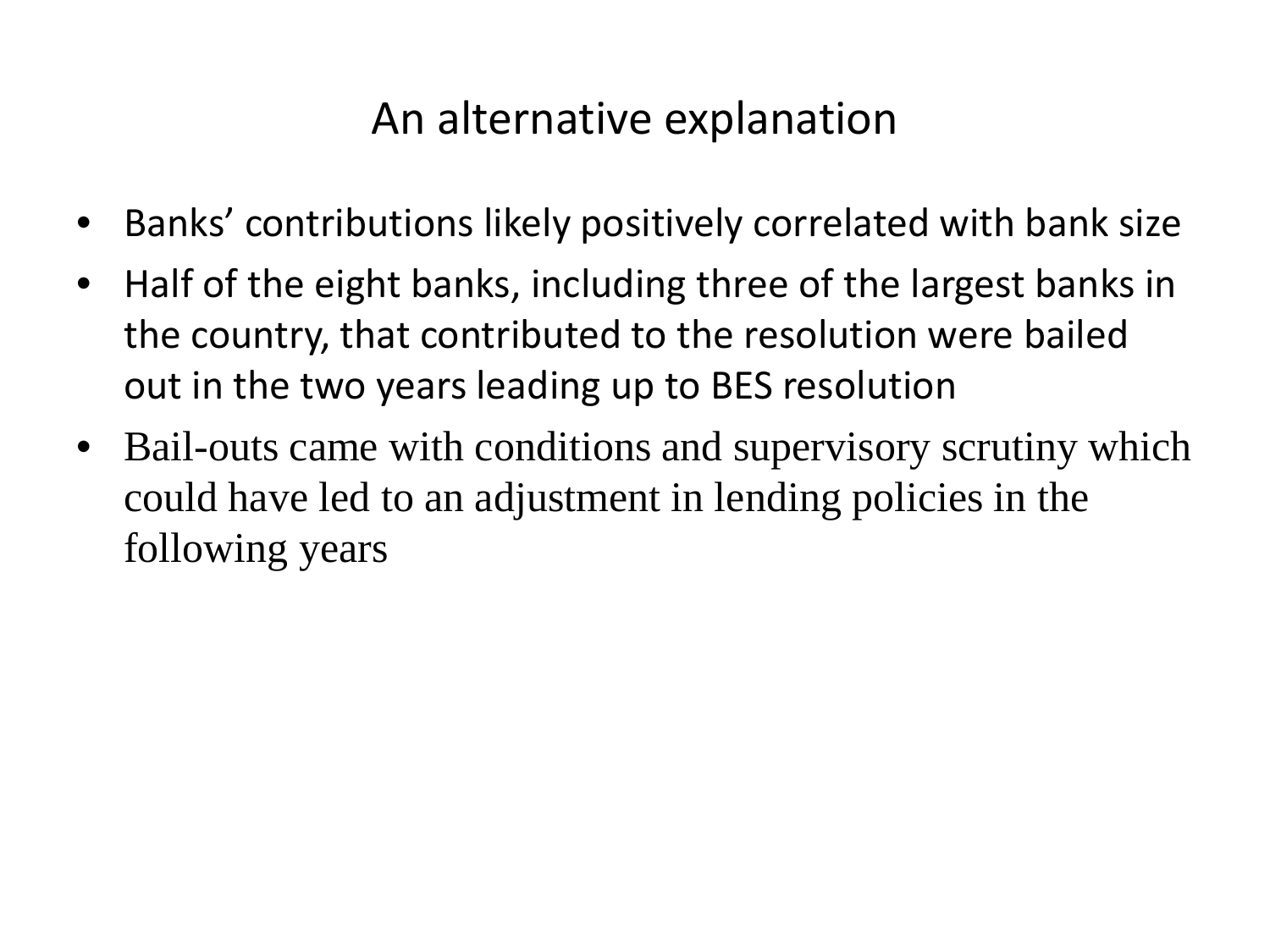Does it make sense to combine the bailed-in bank with the banks supporting the resolution arrangement?

- *Bank Exposure* is the percentage of assets that was effectively bailed-in for the resolved bank, the specific contribution to the ad-hoc loan granted to the Bank Resolution Fund for the participating banks (as a percentage of assets), and 0 otherwise.
- For the bailed-in bank that is a reduction in liabilities while for the others it is a "loan".
- The size of the ad-hoc loan is endogenous
- The bailed-in bank appears to be an outlier in that variable (6.8%) while participants banks have values ranging from (0.04% to 0.37%) and the remaining banks (how many?) have 0%.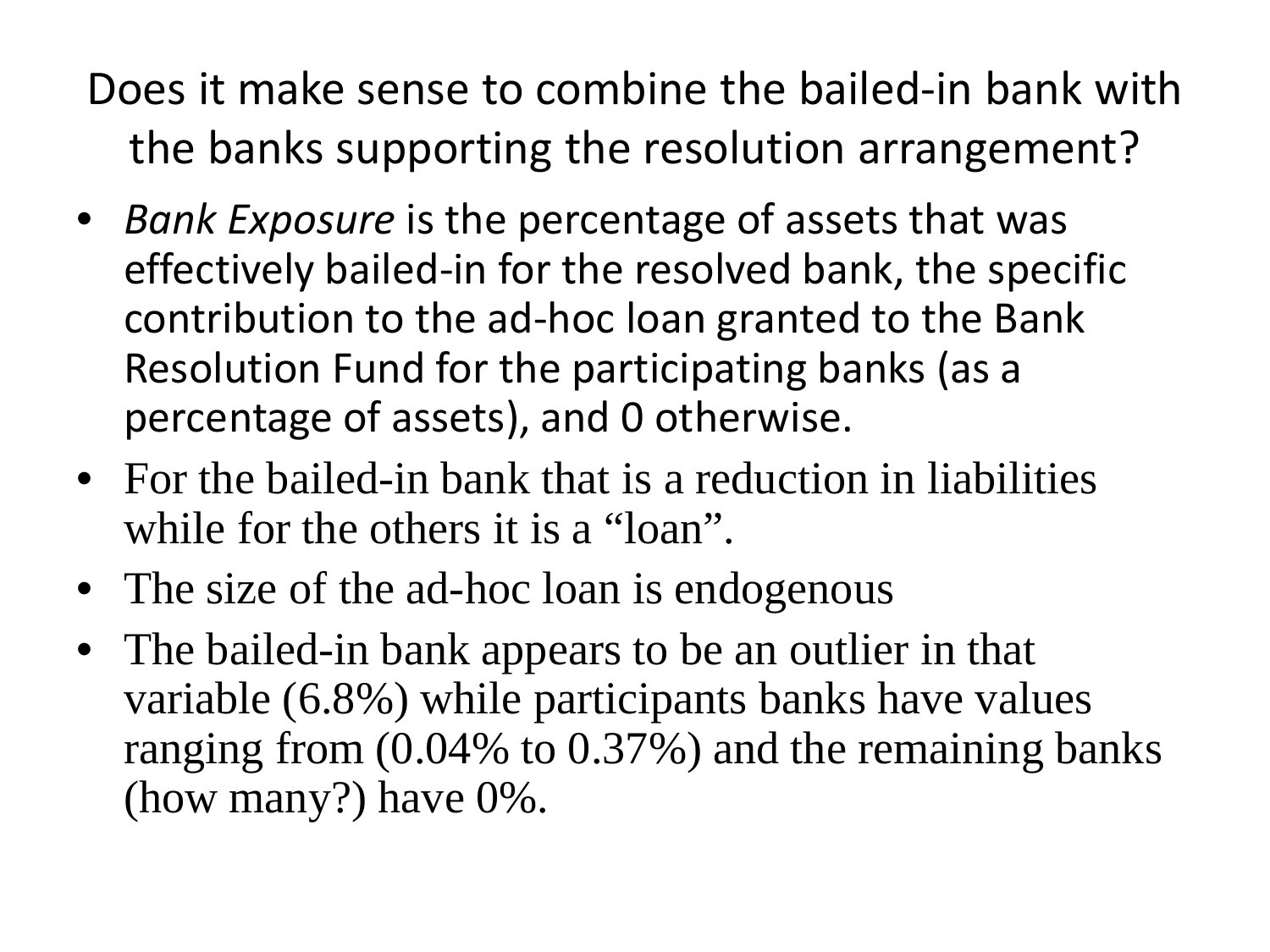#### Indeed, the bailed-in bank appears to drive the results

|                                                                   | $\Delta logTotalCredit_{bi}$ |                   |          |                   |                                                                                                                                                             |          |         |           |                        |
|-------------------------------------------------------------------|------------------------------|-------------------|----------|-------------------|-------------------------------------------------------------------------------------------------------------------------------------------------------------|----------|---------|-----------|------------------------|
|                                                                   | (1)                          | $\left( 2\right)$ | (3)      | $\left( 4\right)$ | (5)                                                                                                                                                         | (6)      | (7)     | (8)       | (9)                    |
| <b>Bank Exposure</b>                                              | (0.827)                      |                   |          |                   | $-1.651**$ $-1.641*$ $-1.480*$ $-1.630**$ $-1.934**$ $-1.322$ $-1.842**$ $-1.605*$<br>$(0.834)$ $(0.811)$ $(0.800)$ $(0.817)$ $(0.808)$ $(0.837)$ $(0.821)$ |          |         |           | $-0.439$<br>(0.830)    |
| Bank Exposure $\times$ Firm Assets ( $D_i$ =Small)                | $0.650***$<br>(0.213)        |                   |          |                   |                                                                                                                                                             |          |         |           |                        |
| Bank Exposure $\times$ Firm No. Employees ( $D_i$ =Small)         |                              | $0.430**$         |          |                   |                                                                                                                                                             |          |         |           |                        |
| Bank Exposure $\times$ Firm Age ( $D_i$ =Young)                   |                              | (0.180)           | $-0.117$ |                   |                                                                                                                                                             |          |         |           |                        |
| Bank Exposure $\times$ Firm Capital Ratio ( $D_i$ =Low)           |                              |                   | (0.224)  | 0.230             |                                                                                                                                                             |          |         |           |                        |
| Bank Exposure $\times$ Firm ROA ( $D_i$ =Low)                     |                              |                   |          | (0.283)           | $0.817***$                                                                                                                                                  |          |         |           |                        |
| Bank Exposure $\times$ Firm Current Ratio ( $D_i$ =Low)           |                              |                   |          |                   | (0.292)                                                                                                                                                     | $-0.371$ |         |           |                        |
| Bank Exposure $\times$ Firm Interest Coverage Ratio ( $D_i$ =Low) |                              |                   |          |                   |                                                                                                                                                             | (0.278)  | 0.447   |           |                        |
| Bank Exposure $\times$ Firm with a NPL in the Pre-Period          |                              |                   |          |                   |                                                                                                                                                             |          | (0.335) | $1.648**$ |                        |
| Bank Exposure $\times$ Firm Main Lender is the Bailed-in Bank     |                              |                   |          |                   |                                                                                                                                                             |          |         | (0.762)   | $-3.132***$<br>(0.399) |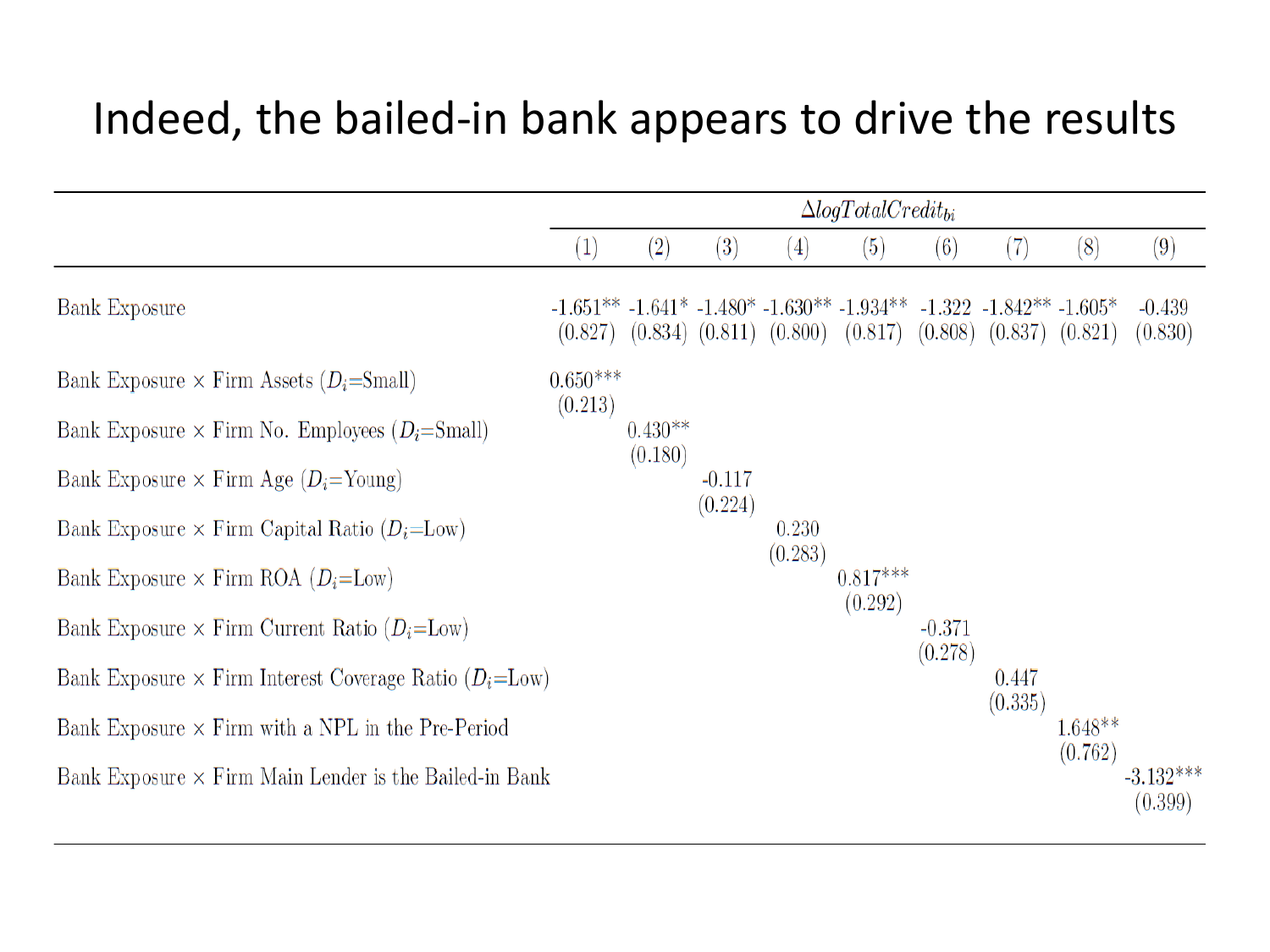#### Are all of the results consistent?

- The authors find that there is a negative adjustment of investment and employment policies at SMEs borrowing from more exposed banks prior to the resolution.
- However, they do not find that SMEs experience a reduction in the supply of credit (this effect is concentrated on SMEs with credit lines)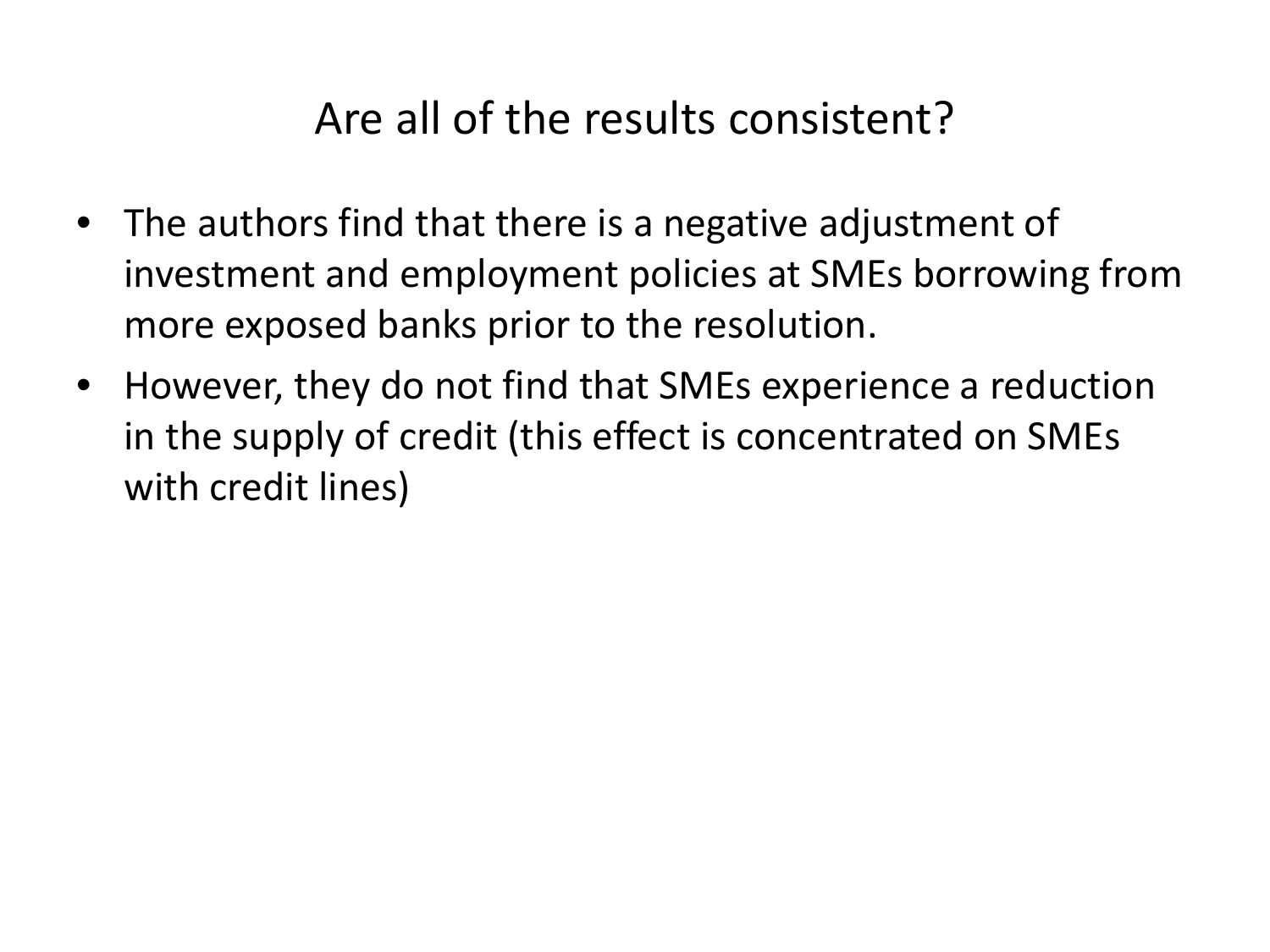#### Are all of the results consistent (cont.)?

- Comparing the bailout with bail in
- "In summary, we find no evidence of a negative impact of the bank bail-out in 2012 on the relative credit supply by bailedout vs. non-bailed-out banks.… Overall, this points to rather sharp differences between bail-out and bail-in of banks, with stronger negative effects of the latter for credit supply and real sector activity. **However, we urge caution in interpreting this comparison directly since the macroeconomic situation was considerably different during these two episodes** ….."
- But, throughout the paper the authors claim their methodology isolates the causal effect of the bail-in